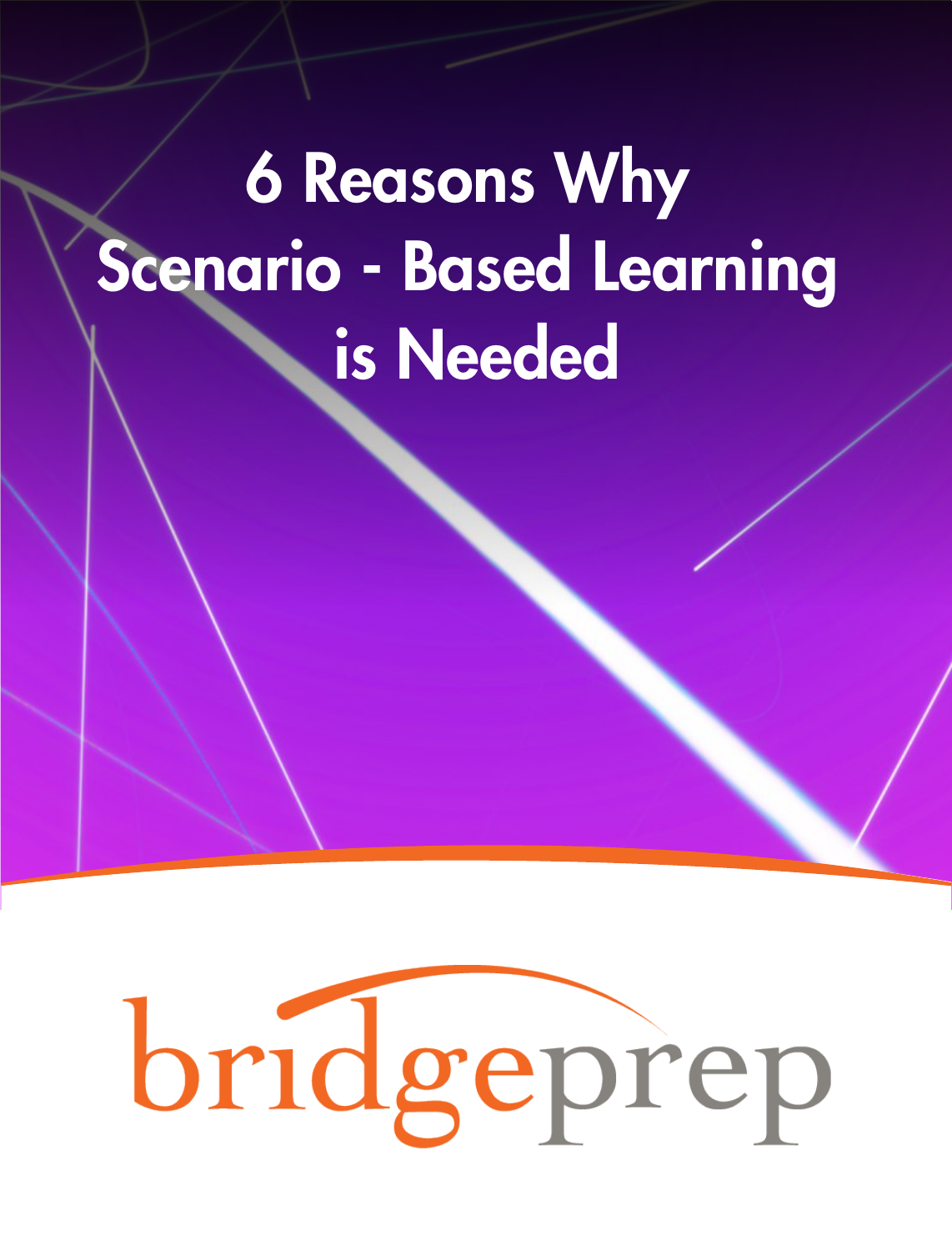Scenario‐based learning is a relatively new approach to learning that allows students to experience real‐world situation. As the nature of work and development continue to change, the need for students to develop competencies earlier is heightened. Scenario‐ based learning offers the interactivity and realistic engagement with hands‐on learning, which makes for a powerful combination. As a learner, you get to jump into a real‐world setting and gain access to a deeper understanding of the concepts. We are going to cover the 6 reasons why scenario‐based learning is necessary in today's education climate.

*Tell me, and I forget. Teach me, and I may remember. Involve me, and I learn.*

– Benjamin Franklin



#### **Risk‐Free Environment**

Students are able to make decisions without the fear of making a costly mistake. Let's say the student has an internship, what's the odds that they will even get the opportunity to make crucial decisions, slim‐to‐none. Scenario‐based learning provides learning opportunities that otherwise would not exist. This is why students rarely make critical decision.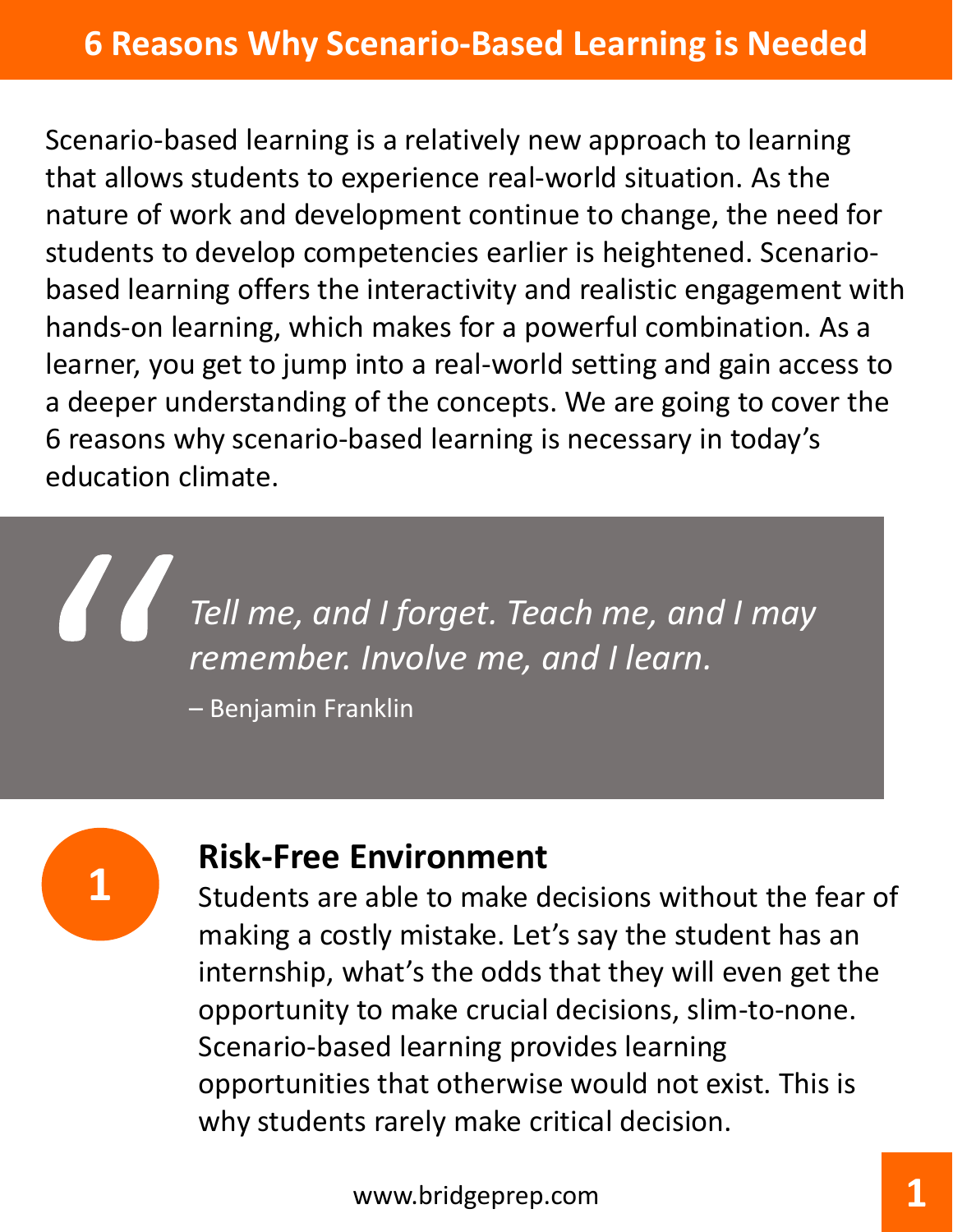## **2 Change in Perspective**<br>**2 Change in the role of the role of the role of the role of the role of the role of the role of the role of the role of the role of the role of the role of the role of the role of the role**

Students take on the role of the character in the scenario. This change in perspective accelerates learning. Taking on the role of VP, Director or even business owner broaden possibilities and magnifies options.



#### **Enhance Problem‐Solving Skills**

Facing more complex and nuanced situations help to sharpen problem‐ solving skills. Evaluating situation specific information and a variety of possible outcomes help students widen their outlook and goes beyond surface level thinking.



### **<sup>4</sup> Amplify Engagement**

Students are able to tap into their imagination and natural curiosity in a fun and engaging environment. A well‐ constructed scenario fuels intrinsic motivation and prompts the student to ask question, explore and learn more.